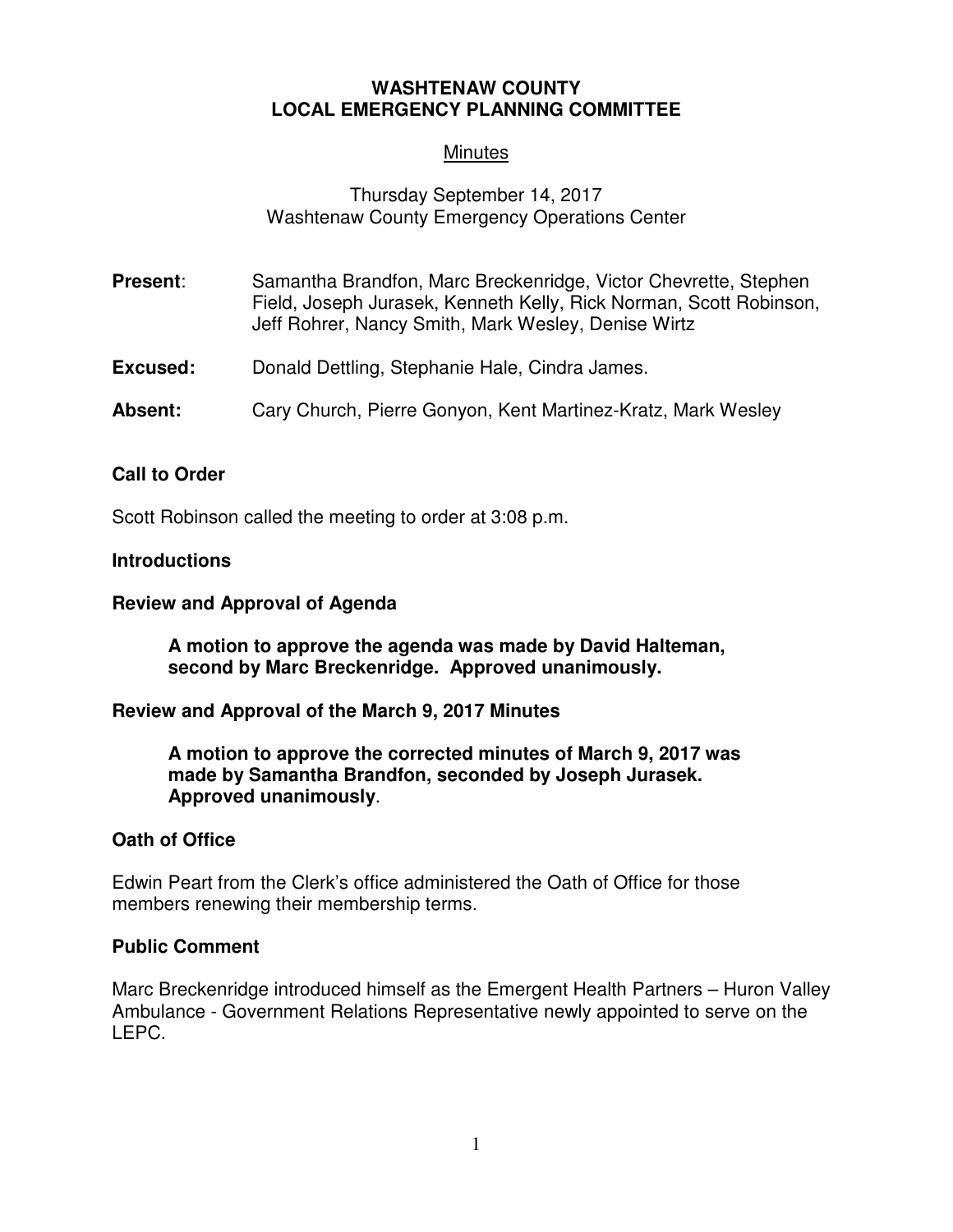LEPC Proposed Minutes September 14, 2017 Page Two

## **Announcements**

Jeff Rohrer provided an update of current ARC activity/deployment of resources in Texas and Florida. Samantha Brandfon advised that the VA is also providing support in these state for veterans effected by the hurricanes.

Marc Breckenridge advised that the State LEPC is working to update documents that will answer questions and information on what needs/should be reported.

## **Old Business**

## **A. Information Coordinator's Report**

Ken Kelly distributed and reviewed his report as follows.

- As of September 13, 47 EHS sites have been identified and their plans are updated.
- No new plans have been created since our last meeting.
- The paperwork for the 2016-2017 Hazardous Materials Emergency Planning Grant has been submitted to Lansing and we are awaiting payment. The grant award should be just under \$3,000.
- I will be participating in a webinar next Wednesday dealing with new changes to Tier II reporting. Facilities will now have to document the physical and health hazards from chemicals they store directly in the Tier II report.

## **B. Emergency Coordinator's Report**

David Halteman reported on four incidents since March 9, 2017. A 4 gallon muriatic acid spill from a construction trailer, a report of a leaking barrel at Harbor Freight on Ellsworth – DEQ investigated, reported to us by Lt McQueen MSP District Coordinate – approximately 200 gallons of Optiflow to a catch basin which was contained and remediated by the company, and a natural gas leak caused by construction in the Bridge/Textile roads area.

David also advised that he attended a Freedom Township Compressor Station walk-through. The facility has been in operations for many years and is in the process of being updated and rebuilt. The project is expected to be completed by 2022.